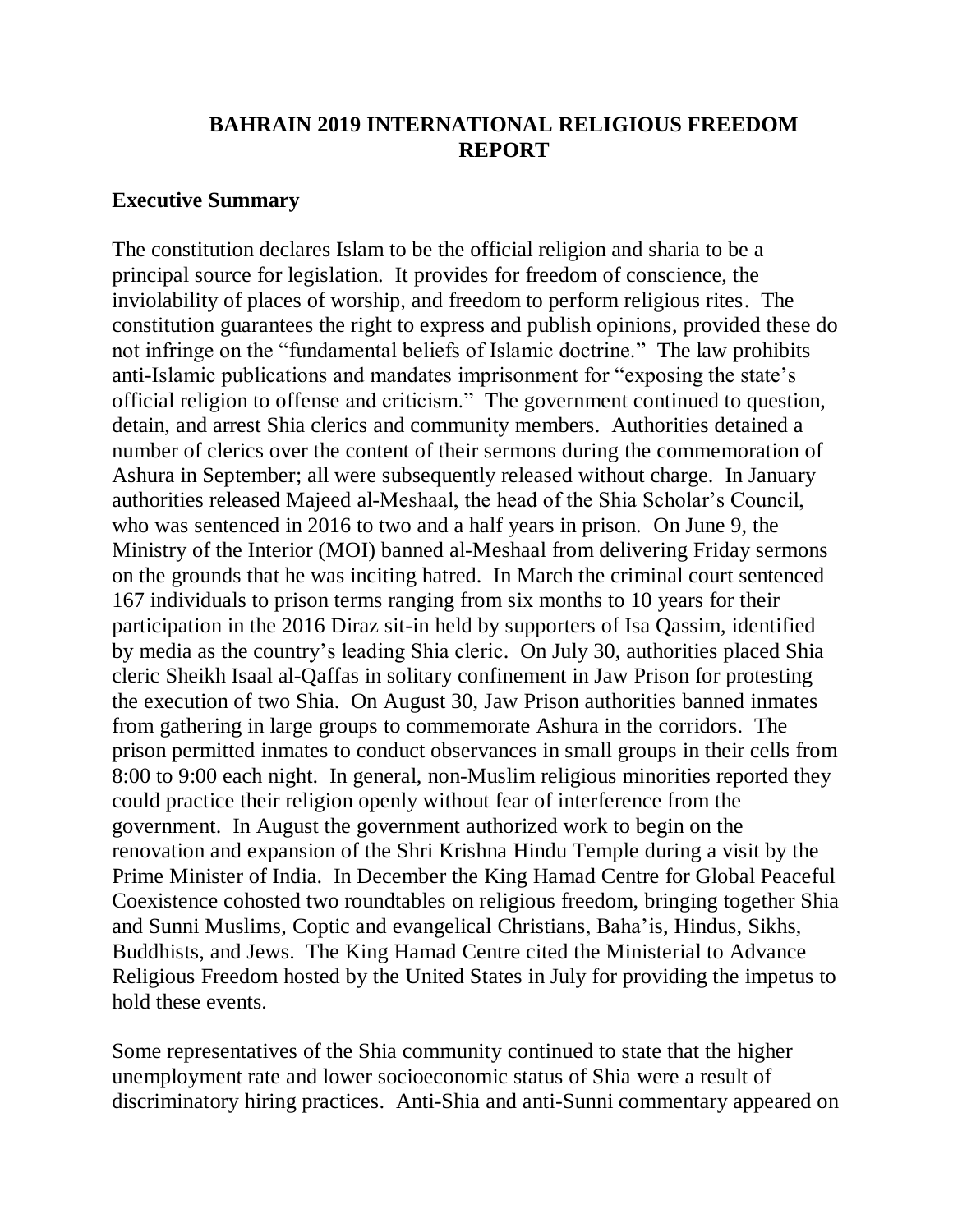social media, including statements that some prominent former and current Shia political leaders were "traitors" and "Iranian servants." According to non-Muslim religious groups, including Christians, Hindus, Sikhs, Baha'is, Buddhist, and Jews, there was a high degree of tolerance within society for minority religious beliefs, traditions, and houses of worship. Although no law prevented individuals from converting from one religion to another, societal attitudes and behavior discouraged conversion from Islam.

Senior U.S. government officials, including the Secretary of State and Ambassador, and other embassy representatives met with government officials to urge respect for freedom of religion and expression and to ensure full inclusion of all citizens in political, social, and economic opportunities. U.S. officials also continued to advocate that the government pursue political reforms that would take into consideration the needs of all citizens regardless of religious affiliation. The Ambassador and other embassy officers continued to meet regularly with religious leaders of a broad spectrum of religious groups, representatives of nongovernmental organizations (NGOs), and political groups to discuss freedom of religion and freedom of expression as it relates to religious practices.

# **Section I. Religious Demography**

The U.S. government estimates the population at 1.5 million (midyear 2019 estimate). According to the government, there are approximately 689,000 citizens, constituting less than half of the total population. According to 2018 U.S. estimates, Muslims make up 73.7 percent of the total population, Christians 9.3 percent, Jews 0.1 percent, and others 16.9 percent (Hindus, Baha'is, Sikhs, and Buddhists).

The government does not publish statistics regarding the sectarian breakdown between Shia and Sunni Muslims. Most estimates from NGOs state Shia Muslims represent a majority (55 to 60 percent) of the citizen population. Local sources estimate 99 percent of citizens are Muslim, while Christians, Hindus, Baha'is, and Jews together constitute the remaining 1 percent. According to Jewish community members, there are approximately 36 Jewish citizens, from six families, in the country.

Most of the foreign residents are migrant workers from South Asia, Southeast Asia, Africa, and Arab countries. Local government estimates report approximately 51 percent of foreign residents are Muslim, 31 percent Hindus, Buddhists, Baha'is, and Sikhs, 17 percent Christians (primarily Roman Catholic,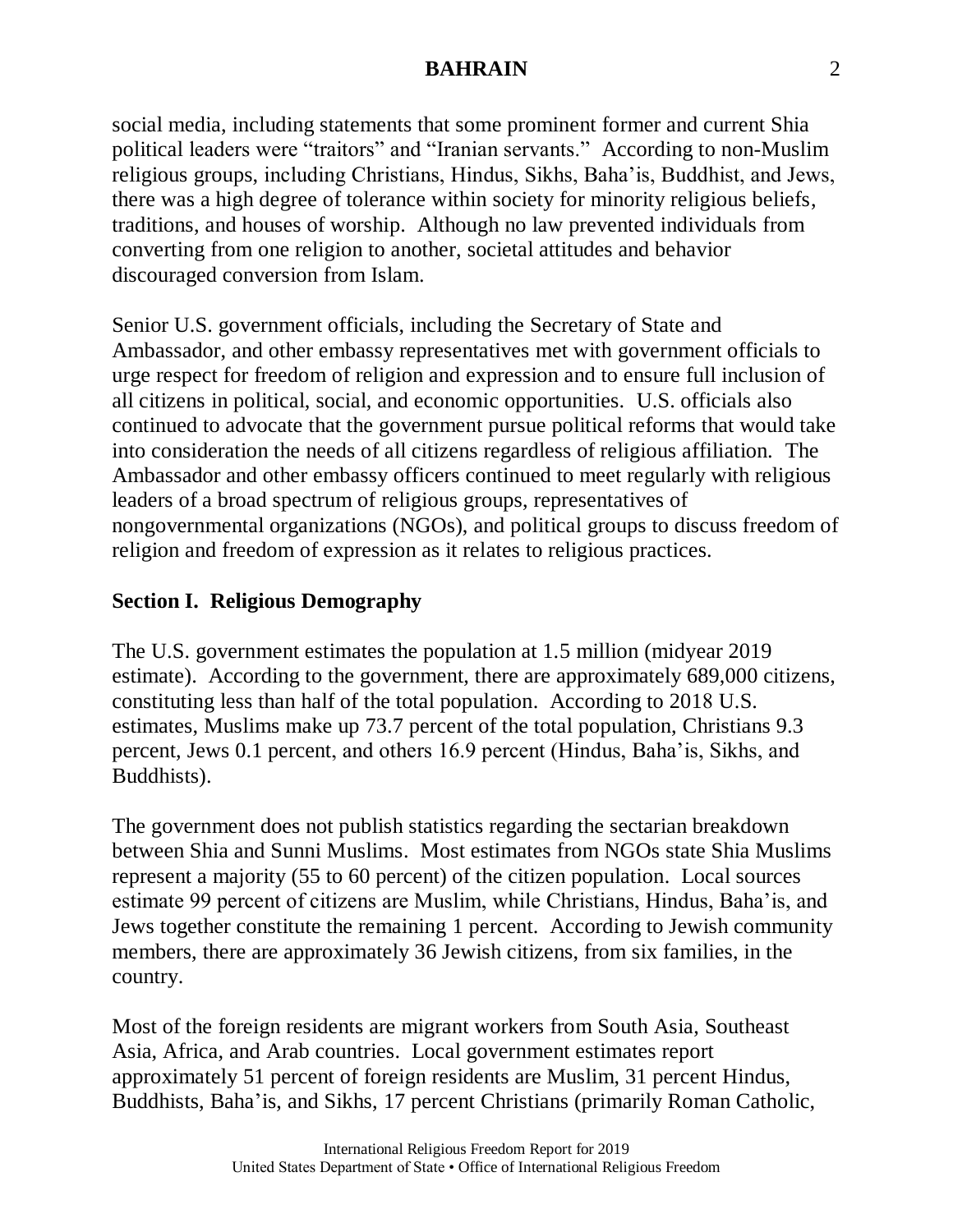Protestant, Syrian Orthodox, and Mar Thoma from South India), and less than 1 percent Jewish.

# **Section II. Status of Government Respect for Religious Freedom**

# **Legal Framework**

According to the constitution, Islam is the official religion, and the state safeguards the country's Islamic heritage. The constitution provides for freedom of conscience, the inviolability of places of worship, freedom to perform religious rites, and freedom to hold religious parades and religious gatherings, "in accordance with the customs observed in the country." The constitution provides for the freedom to form associations as long as these do not infringe on the official religion or public order, and it prohibits discrimination based on religion or creed. All citizens have equal rights by law. According to the constitution, all persons are equal without discrimination on the basis of gender, origin, language, or faith. The labor law prohibits discrimination in the public and private public sectors on grounds of religion or faith. The law also stipulates recourse through a complaint process to the Ministry of Labor and Social Development (MOLSD) to legal bodies in the event of discrimination or dismissal in the work place on the basis of religion.

The constitution guarantees the right to express and publish opinions provided these do not infringe on the "fundamental beliefs of Islamic doctrine," and do not prejudice the unity of the people, or arouse discord or sectarianism.

The law prohibits anti-Islamic publications and broadcast media programs and mandates imprisonment of no less than six months for "exposing the state's official religion to offense and criticism."

Muslim religious groups must register with the Ministry of Justice and Islamic Affairs and Endowments (MOJIA) to operate. Sunni religious groups register with the ministry through the Sunni Waqf, while Shia religious groups register through the Jaafari (Shia) Waqf. The MOJIA waqfs are endowment boards, which supervise, fund the work of, and perform a variety of activities related to mosques and prayer halls. Non-Muslim groups must register with the MOLSD to operate. In order to register, a group must submit an official letter requesting registration; copies of minutes from the founders' committee meeting; a detailed list of founders, including names, ages, nationalities, occupations, and addresses; and other information such as the group's bylaws and bank account information.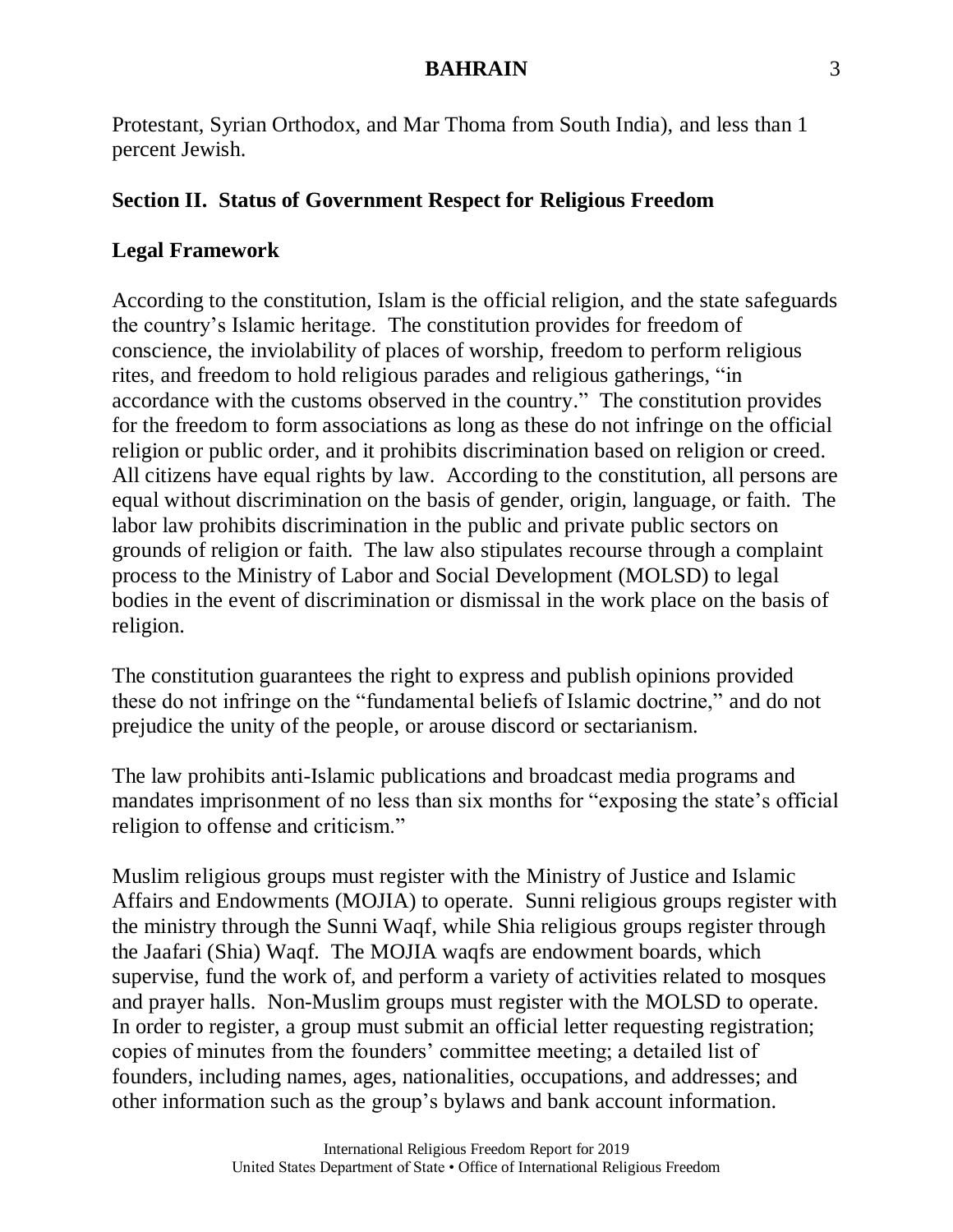Religious groups also may need approval from the Ministry of Education (MOE), the Ministry of Information Affairs, or the MOI, depending on the nature of the group's intended activities. If any religious group organizes functions outside of its designated physical space without approval, it may be subject to government prosecution and a fine. The law prohibits activities falling outside of an organization's charter. The penal code does not specifically address the activities of unregistered religious groups, but provides for the closing of any unlicensed branch of an international organization plus imprisonment of up to six months and fines of up to 50 Bahraini dinars (\$130) for the individuals responsible for setting up the branch.

The penal code calls for punishment of up to one year's imprisonment or a fine of up to 100 dinars (\$270) for offending one of the recognized religious groups or their practices, or for openly defaming a religious figure considered sacred to members of a particular group.

The law stipulates fines or imprisonment for insulting an institution, announcing false or malicious news, spreading rumors, encouraging others to show contempt for a different religious denomination or sect, illegally gathering, and advocating for a change of government, among other offenses. The Office of the Ombudsman, as part of the MOI, addresses the rights of prisoners, including the right to practice their religion.

The MOJIA oversees the activities of both the Sunni Waqf and the Jaafari Waqf, which are appointed by the king with recommendations from the president of the Supreme Council of Islamic Affairs. The respective endowment boards supervise the activities of mosques and prayer halls, review and approve clerical appointments for religious sites under their purview, and fund expenses for the building and maintenance of religious sites. According to the government, since August, MOJIA no longer funds endowment board members' salaries. Endowment boards, like the remainder of MOJIA employees, now fall under the Civil Service Bureau, which is overseen by the crown prince-led Civil Service Council. Annually, the government allocates 2.7 million dinars (\$7.16 million) to each endowment board. Tithes, income from property rentals, and other private sources largely fund the remainder of the endowment boards' operations. The endowment boards may pay flat commissions and bonuses to preachers and other religious figures.

The government-run and -funded Supreme Council for Islamic Affairs (SCIA) oversees general religious activities taking place within the country as well as the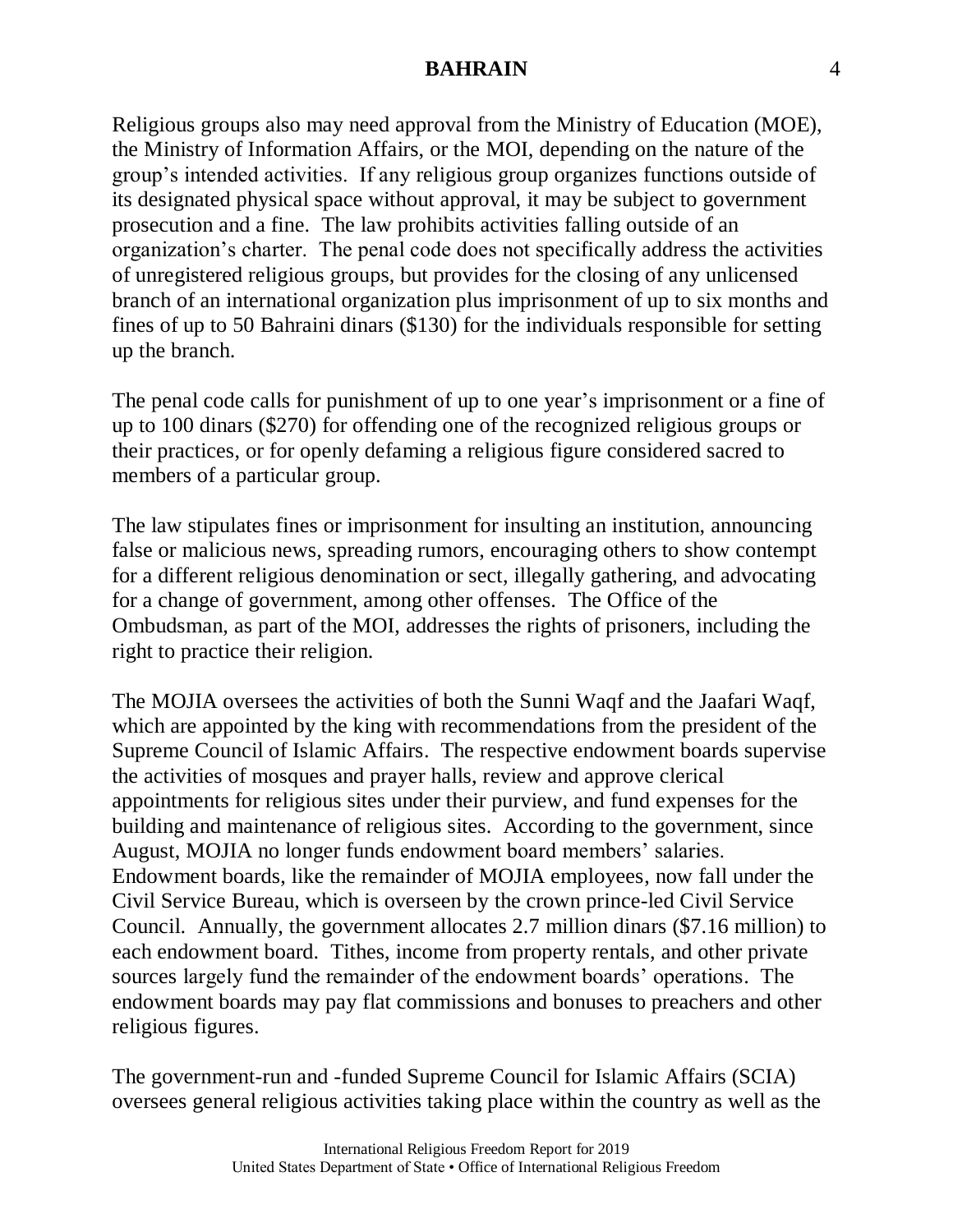publication of Islamic studies school curricula and official religious texts. The council is comprised of a chairman, a deputy chairman, and 16 religious scholars, eight Sunni and eight Shia, most of them prominent preachers or sharia judges. The king appoints all council members to a four-year term. Independent from other government scholarship programs, the council offers university scholarships for advanced Islamic studies for low-income students. The SCIA reviews all legislation proposed by the parliament to ensure the draft law's compliance with sharia. The council also consults with other government entities before issuing permits to new Islamic societies or centers. The council is responsible for reviewing the content of Islamic programs broadcast on official government media, such as the official television station and official radio programs. The council also organizes interfaith conferences and workshops.

The king has sole legal authority to allocate public land, including for religious purposes, although he may delegate this authority to government officials, including the prime minister. By law, construction of places of worship requires approvals from appropriate national and municipal authorities. The law permits non-Muslim houses of worship to display crosses or other religious symbols on the outside of their premises. Government entities involved in allocating building permits include the MOJIA for non-Islamic religious sites, either the Sunni Waqf or the Shia Waqf under the MOJIA for Islamic sites and the Survey and Land Registration Bureau, a stand-alone government entity. The construction of a new mosque, whether Shia or Sunni, is based on a government determination of the need for a new mosque in the area. The government also determines the need for non-Islamic houses of worship.

The law regulates Islamic religious instruction at all levels of the education system. The government funds public schools for grades 1-12; Islamic studies are mandatory for all Muslim students and are optional for non-Muslims. Private schools must register with the government and, with a few exceptions (for example, a foreign funded and foreign operated school), are also required to provide Islamic religious education for Muslim students. Private schools wishing to provide non-Islamic religious education to non-Muslims must receive permission from the MOE. Outside of school hours, both Muslim and non-Muslim students may engage in religious studies that the MOJ sponsors, as their parents deem fit.

According to the MOE, no particular school of jurisprudence forms the basis of the Islamic studies portion of the public school curriculum. In coordination with the SCIA, a team of MOE-appointed experts routinely reviews and develops the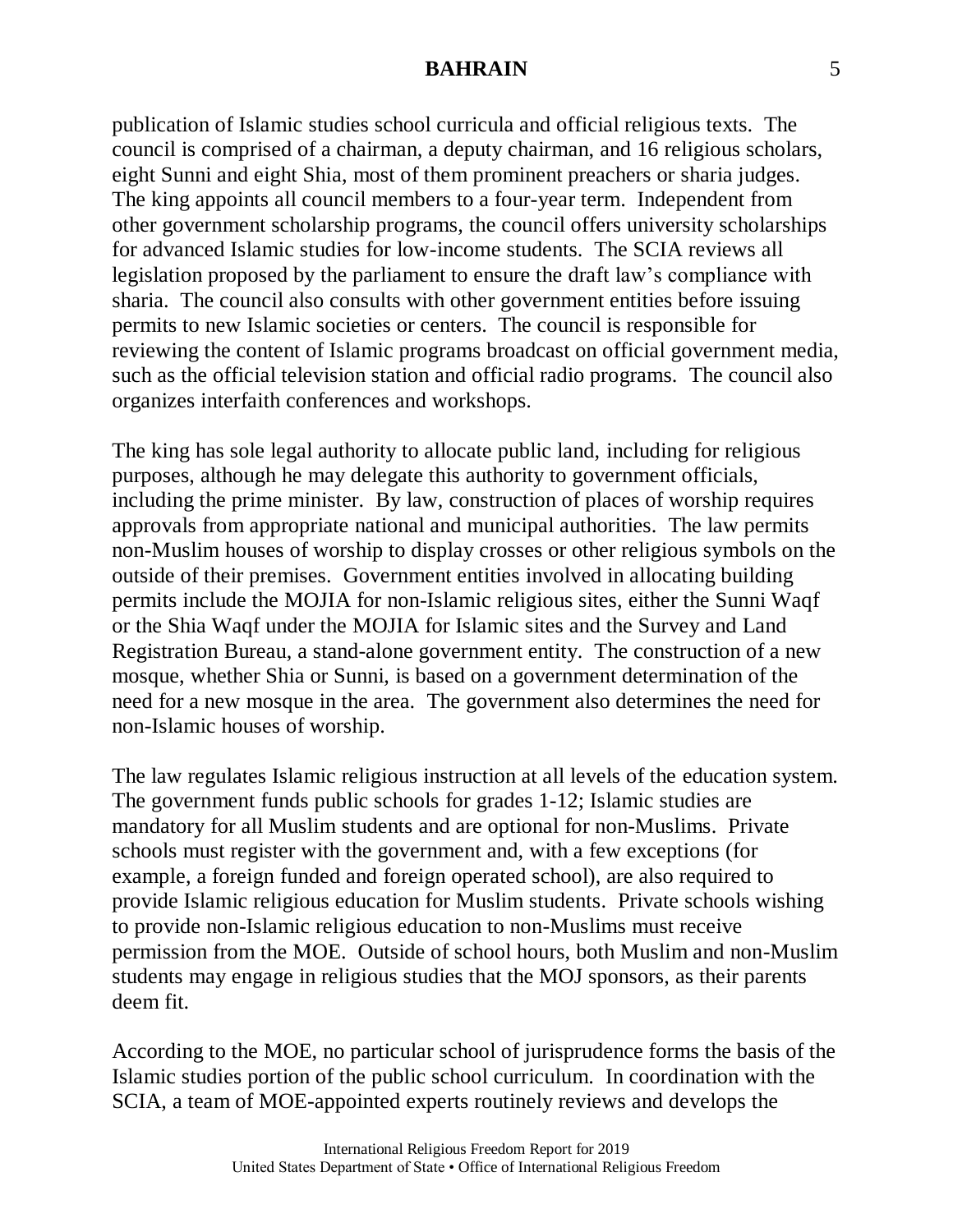Islamic studies of the public school curriculum to emphasize shared Islamic values between different Sunni and Shia schools of thought, reject extremism, and promote tolerance and coexistence. According to the government, the SCIA provides financial assistance to the six registered *hawzas* (Shia seminaries); other *hawzas* choose to be privately funded. The government does not permit foreign donors to contribute to privately funded *hawzas*. There are no restrictions on religious studies abroad. The government also permits non-Muslim groups to offer religious instruction to their adherents in private schools.

According to the constitution, sharia forms a principal basis for legislation, although civil and criminal matters are governed by a civil code. With regard to family and personal status matters, the constitution states inheritance is a guaranteed right governed by sharia. The constitution also guarantees the duties and status of women and their equality with men, "without breaching the provisions" of sharia. The personal status law states either the Sunni or Shia interpretation of sharia with regard to family matters, including inheritance, child custody, marriage, and divorce, shall govern depending on the religious affiliation of the party. Mixed Sunni-Shia families may choose which court system will hear their case. The provisions of the law on personal status apply to both Shia and Sunni women, requiring a woman's consent for marriage and permitting women to include conditions in the marriage contract. Non-Muslims may marry in civil or religious ceremonies; however, all marriages must be registered with a civil court. Civil courts also adjudicate matters such as divorce and child custody.

The government does not designate religious affiliation on national identity documents, including birth certificates. Applications for birth certificates and national identity documents, however, record a child's religion (either Muslim, Christian, Jewish, or other), but not denomination. Hospital admission forms and school registration forms may also request information on an individual's religion.

The constitution says the state shall strive to strengthen ties with Islamic countries. It specifies the succession to the position of king is hereditary, passing from eldest son to eldest son. The royal family is Sunni.

The law prohibits individuals from being members of political societies or becoming involved in political activities while serving in a clerical role at a religious institution, including on a voluntary basis.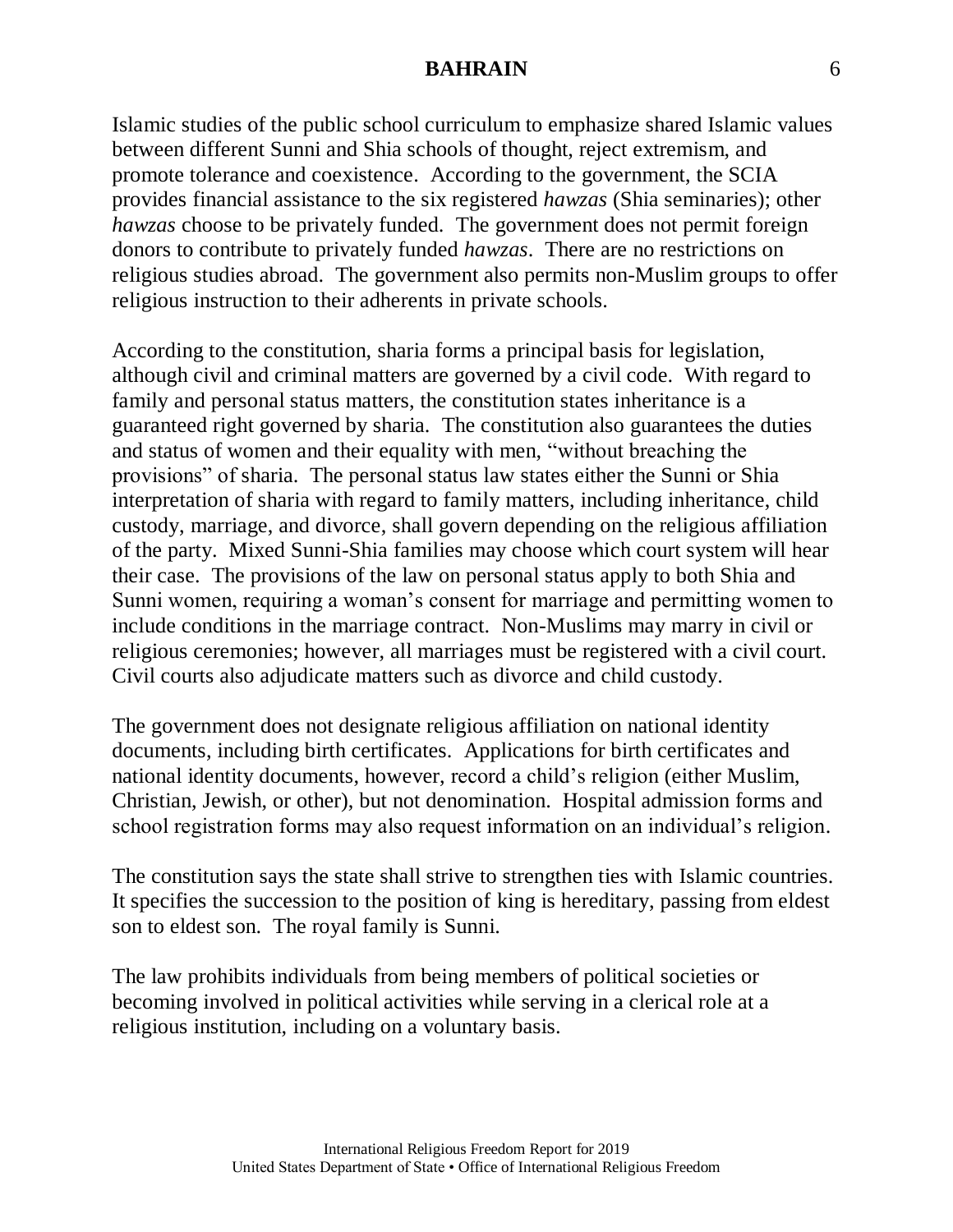By law, the government regulates and monitors the collection of money by religious and other organizations. Organizations wishing to collect money must first obtain authorization from the MOJIA.

The law guarantees inmates of correctional facilities the right to attend burials and receive condolences outside prison.

The country is party to the International Covenant on Civil and Political Rights, with reservations stating it interprets the covenant's provisions relating to freedom of religion, family rights, and equality between men and women before the law as "not affecting in any way" the prescriptions of sharia.

# **Government Practices**

Because religion and politics are often closely linked, it was difficult to categorize many incidents as being solely based on religious identity.

The press reported on July 27 that the government executed two men, Ahmad al-Mullali and Ali Hakim al-Arab, both Shia citizens, for crimes related to the 2017 shooting of a police officer. Following the executions, Reuters reported that protests broke out in the country, including "several Shia villages and neighborhoods on the outskirts of the capital."

The government continued to question, detain, and arrest Shia clerics and community members. The government continued to monitor and provide general guidance for the content of sermons and to bring charges against clerics who repeatedly spoke on unapproved topics.

On January 29, authorities rearrested the chairman of the dissolved Ulama Council, Sheikh Majeed al-Meshaal, several hours after he was released from prison where he spent two-and-a-half years for holding an illegal gathering during the 2017 Diraz sit-in by supporters of senior Shia leader Isa Qassim. Al-Meshaal appeared before the Public Prosecutor on February 2 on charges of "inciting hatred against the regime." On February 17, the Public Prosecutor extended his detention for an additional 15 days pending investigation. Authorities released him from detention on February 27. Al-Meshaal condemned the revocation of Qassim's citizenship and called for witnesses in Qassim's hometown of Diraz to speak out. On June 9, authorities banned al-Meshaal for an indeterminate period from delivering Friday sermons in the Diraz mosque for inciting hatred. According to an Iranian media source, in September the government barred al-Meshaal from overseas travel.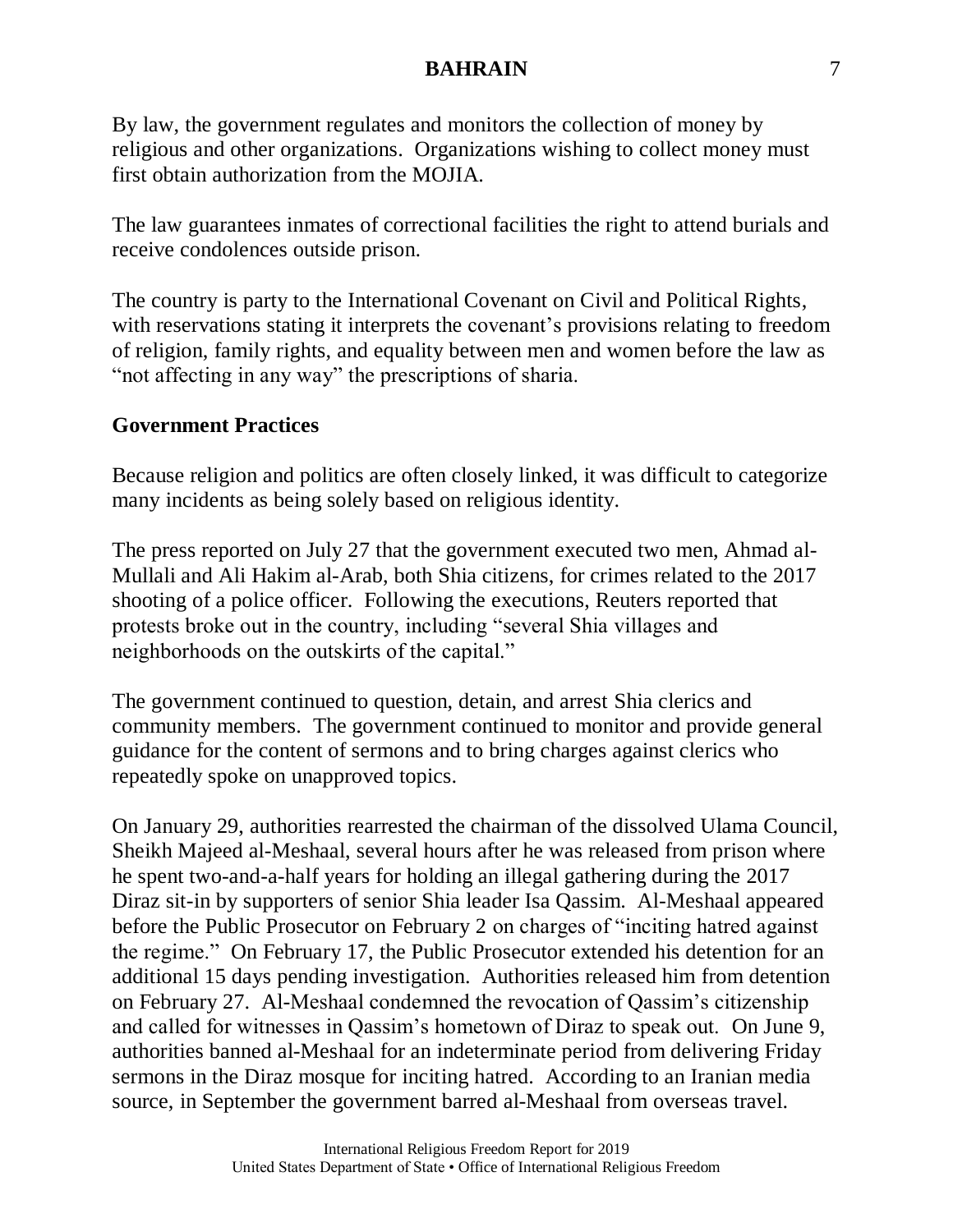On June 11, authorities summoned Shia cleric Mulla Abbas al-Jaziri for inciting sectarian sedition but released him on the same day. Activists said al-Jaziri "was investigated over a religious event held in the holy month of Ramadan, on the martyrdom of Imam Ali bin Abi Taleb."

On July 30, authorities placed Shia cleric Isaal al-Qaffas in solitary confinement in Jaw Prison for protesting the execution of Shia prisoners Ahmad al-Mullali and Ali Hakim al-Arab. In 2016 authorities arrested, convicted, and sentenced al-Qaffas to 10 years imprisonment for involvement with what the government referred to as the "Bahrain Hizballah terrorist organization." In December the public prosecutor charged al-Qaffas with insulting the king and inciting hatred against the government.

Authorities summoned Shia cleric Mohammed Saleh al-Qashmaei for questioning on May 29 and released him the same day. Al-Qashmaei previously spent one year in prison before being released in 2018. The government also arrested his son and daughter "for harboring prisoners." His son, Abul Fadhl, was serving 15 years in prison. His daughter was sentenced to five years in January 2018; her sentence was subsequently reduced to three years, and she was released on August 8.

According to press and NGOs, in March the criminal court sentenced 167 individuals out of 171 originially charged to prison terms ranging from six months to 10 years for their participation in the 2016 Diraz sit-in. In May the Supreme Court of Appeals reduced the longer, 10-year sentences, to seven years and six months in prison.

International and local NGOs reported police summoned approximately 25 individuals, including clerics, in the days leading up to and following the September 1-10 Ashura commemoration, the most significant days of the Shia religious calendar. Authorities reportedly summoned and interrogated these individuals "for the content of their sermons" and for "inciting sectarian hatred." Police held some of them overnight; others were detained and released the same day; while others remained in custody for several days or weeks.

According to human rights NGOs, on July 28, authorities summoned Shia cleric Abdul Nabi al-Nashaba to the Qudaibiya police station in Manama. They arrested him upon arrival and brought him before the Public Prosecution on July 29, where he was ordered detained for 15 days pending an investigation of charges of "contempt of a sect." Authorities remanded him to jail, releasing him in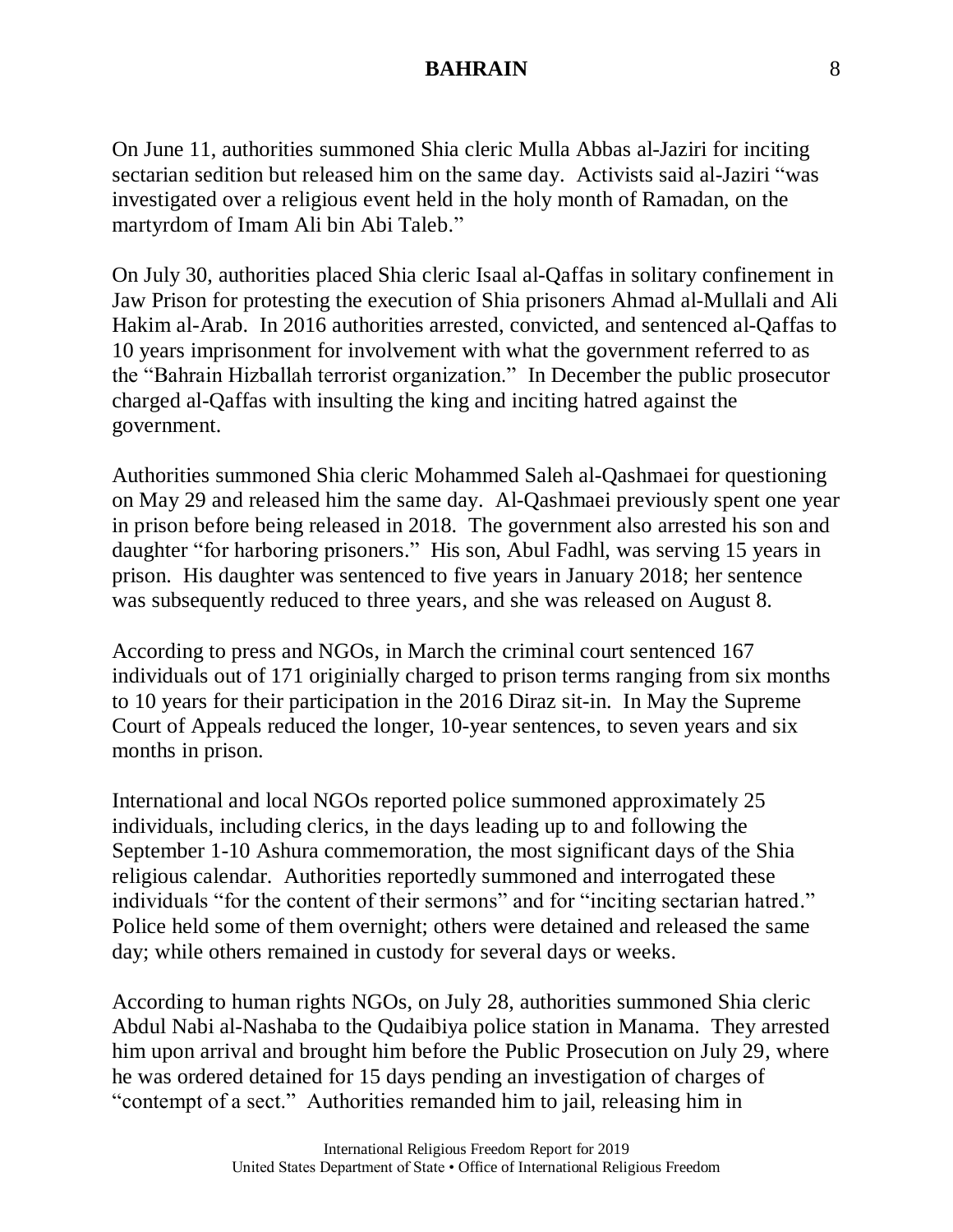September with four other clerics: Isa al-Moaemen, Mulla Qassim Zain al-Dine, Mahmood al-Ajaimi, and Muneer Maatooq.

On June 1, the Court of Casssation, the country's highest court of appeal, upheld life sentences for 55 detainees charged with belonging to the Dhul-Faqar Brigades terror cell.

On April 16, the High Criminal Court ruled on a case involving 169 Shia defendants whom the government accused of being members of the "Bahraini Hezbollah." Of the 169 total defendants, 69 were sentenced to life in prison, 70 received sentences between five to 10 years in prison, and 30 were acquitted; 96 of the defendants were ordered to pay a 100,000 dinar (\$265,000) fine. The court revoked the citizenship of 138 of the 169 defendants. On June 30, the Court of Appeals, at the direction of the king, overturned the revocation of citizenship of 92 of these individuals. Reuters reported the government denied deliberately targeting the Shia opposition, saying it was acting only to preserve national security.

On July 9, the High Criminal Court sentenced Shia cleric Mulla Mohammed al-Madhi to one year in prison for "insulting the companions of prophet Muhammed" in a sermon he delivered during Ramadan.

On August 4, the Public Prosecutor filed an urgent motion against Ali Mohammed Saeed Ali Jassim, a Sunni activist and member of the Unitary National Democratic Assemblage, for insulting Islam and blasphemy on social media. His case was referred to the criminal court for an urgent trial. On September 18, he was convicted and sentenced to one year in prison.

Media reported in January the Court of Cassation upheld life sentences against Ali Salman, former leader of Wifaq, and former Wifaq members of parliament (MPs) Hasan Ali Juma Sultan and Ali Mahdi Ali al-Aswad, for conspiring with Qatar to undermine the government. Wifaq is a banned political movement with strong links to the country's Shia community. In 2018 an appeals court reversed a lower court's acquittal and sentenced Salman, as well as Sultan al-Aswad, who were both tried in absentia, to life in prison for conspiring with Qatar. The UN Human Rights Office and international NGOs, including Amnesty International, said there were serious doubts whether the court proceedings respected the right to a fair trial. In a separate case, authorities previously sentenced Salman to four years imprisonment for "inciting hatred."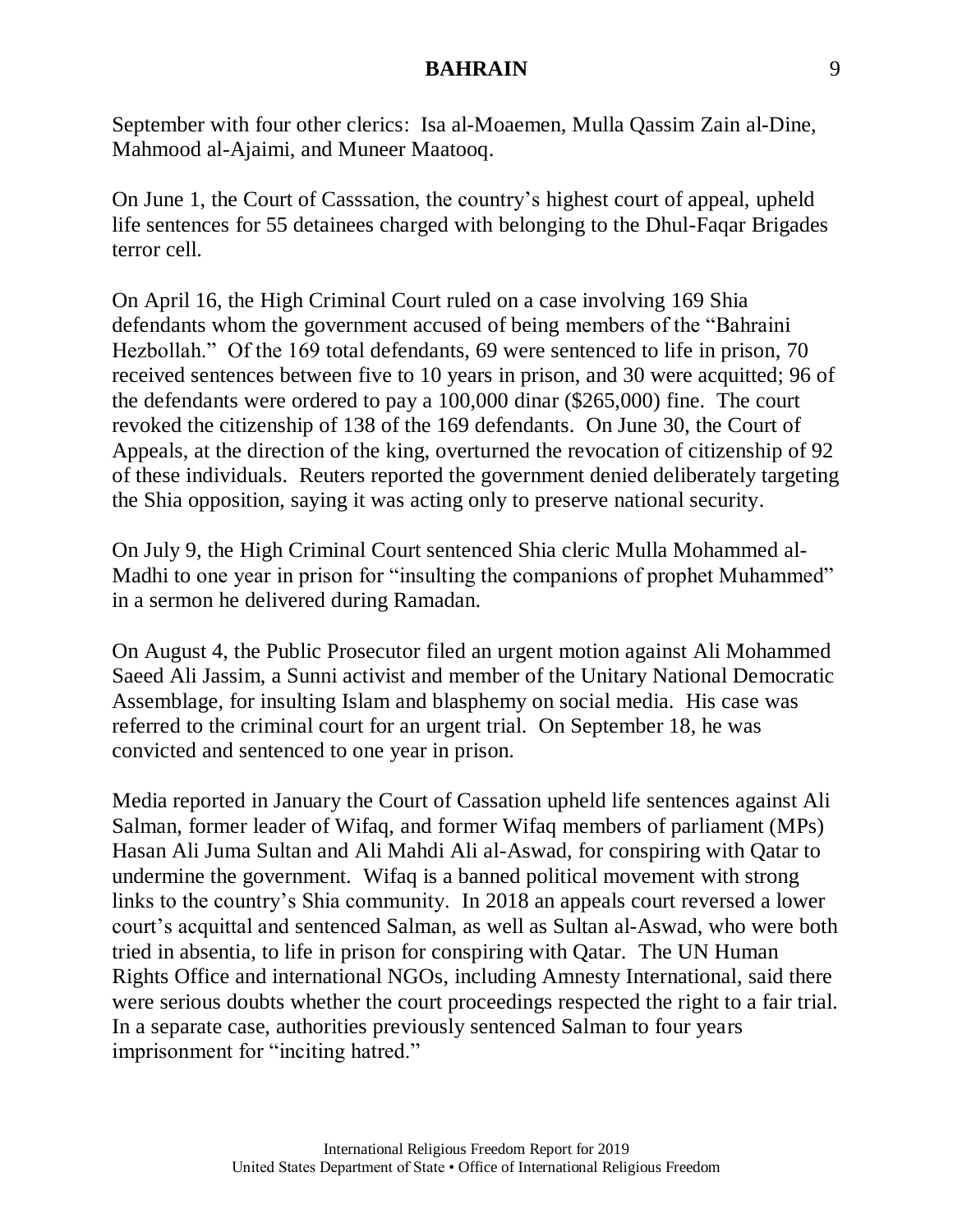According to the press, on August 21, a criminal court sentenced four individuals to seven years each in prison for belonging to the Al-Mukhtar Brigade, a Shia group that the government and the United Kingdom and some other countries have designated as a terrorist organization.

On August 30, a criminal court sentenced nine individuals (including two brothers) to five years in prison for belonging to an Iraqi Hizballah group.

The press reported in February that Isa Qassim, identified by media as the leading Shia cleric in the country whom the government allowed to travel to London in mid-2018 for medical treatment, announced his relocation to Iran. The government stripped Qassim of his citizenship in 2016 and held him under house arrest before permitting him to travel for required medical care overseas.

Several Shia clerics arrested in 2011 remained in prison at year's end. They had been associated with the political opposition and were given sentences ranging from 15 years to life imprisonment on charges related to terrorist activity or inciting hatred. Some human rights NGOs considered them to be political prisoners.

On April 21, the king issued a decree reinstating the citizenship of 551 individuals previously convicted and stripped of their nationality in a series of mass trials. According to NGOs, there were 990 citizenship revocations in the country since 2012, including 180 during the year. The BBC reported that many of the individuals who lost their citizenship were human rights defenders, political activists, journalists, and religious scholars. According to Reuters, activists said most of those covered by the decree were from Shia families. On September 18, Zainab Makki, originally arrested in 2017 for alleged membership in an Iraniansponsored Shia terrorist group, reported that she has not been able to get her passport back following the king's decree. Makki spent one year in jail on charges of harboring terrorists and hiding explosives in her house; she completed her sentence on March 29 and was released from prison.

According to the government, it generally permitted prisoners to practice their religion, but there were reports from Shia activists that restrictions imposed by prison authorities effectively denied prisoners access to religious services and prayer time. Bahrain Interfaith, an NGO focusing on religious rights and interfaith dialogue, reported Shia prisoners were "subjected to humiliation, persecution, ill treatment, and denial of [medical] treatment." In August a large number of prisoners began a hunger strike in Jaw Prison to protest prison conditions,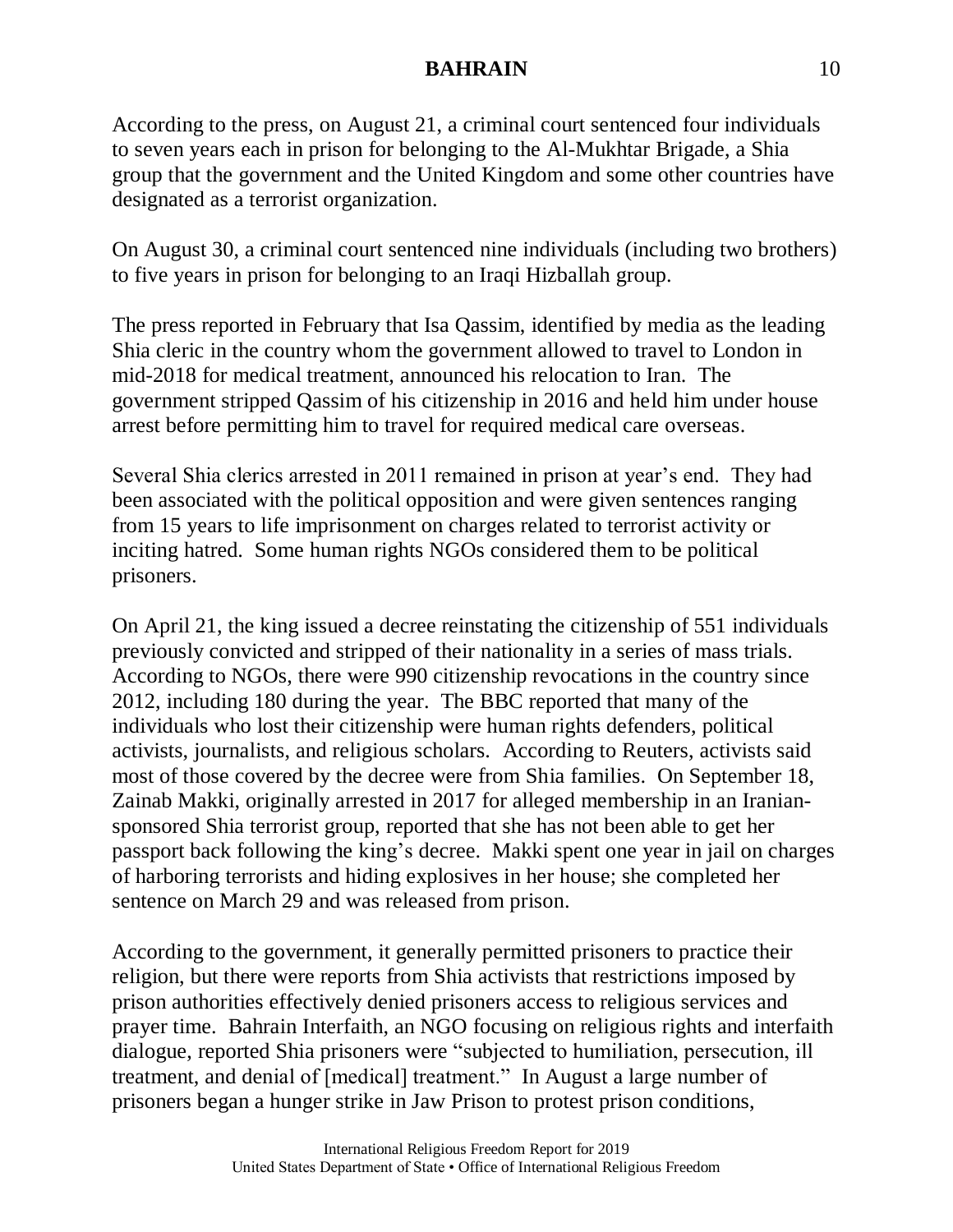including the lack of health care. According to the state news agency, the Office of the Ombudsman conducted an investigation into the hunger strike following reports about the prisoners' action in social media. Regarding prisoners' requests to hold collective worship, the Ombudsman stated prison authorities had cited a requirement to "maintain order and to respect the religious beliefs of others." The Office of the Ombudsman concluded that its investigation did not justify the filing of an official complaint with the government. The National Institute for Human Rights (NIHR), a quasi-governmental organization established by royal decree in 2016, visited Jaw Prison on August 18 and met with some of the individuals on hunger strike. NIHR released a statement saying that it was carefully following the issue to ensure "the health and safety of the inmates and their enjoyment of all their rights and freedoms" and said it would submit its observations and recommendations to the appropriate authorities.

On August 30, Jaw Prison authorities banned inmates from gathering in large groups to commemorate Ashura in the corridors, according to NGOs. The prison, however, allowed inmates to conduct observances in small groups in their cells from 8:00 to 9:00 each night.

The government continued not to provide regular statistics on detainees. The government reported that special rooms were available to prisoners for worship and prayer regardless of religious affiliation. NIHR continued to state it had not received any cases of prisoners being subject to harassment or ill-treatment by prison guards due to their religious affiliation.

In February the head of the Jaafari Waqf sent a letter to King Hamad complaining about the interference of the MOJ in the work of the Jaafari Waqf. In May the MOJ referred to the National Audit Bureau a corruption case against the Jaafari Waqf. In June the king issued a decree appointing a new chairman and new members to the Jaafari Waqf.

The government did not maintain official statistics on the religious affiliation of public employees, members of parliament, or ministers. However, according to informal estimates, the 40-member Shura Council included 18 Shia Muslim members, one Jewish member, and one Christian member, while the remaining 20 members were Sunni Muslims. Following parliamentary elections in 2018, sources suggested that of 40 seats on the Council of Representatives, 25 were won by members identified as Sunnis and 15 identified as Shia. None of the current members of parliament ran on an explicitly sectarian platform. Five of the 24 cabinet members, including one of the five deputy prime ministers, were Shia.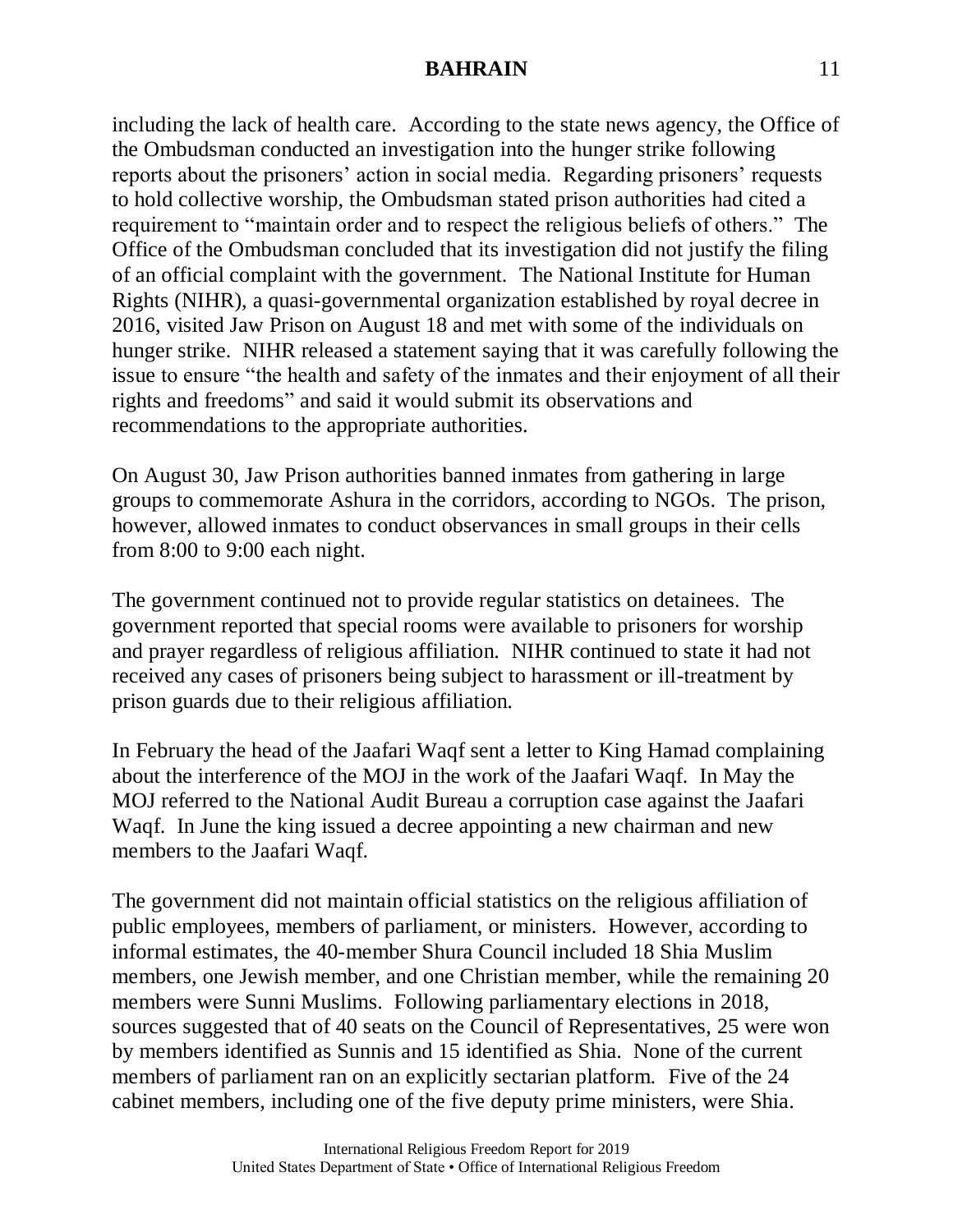The government reported 596 licensed Sunni mosques and 91 Sunni community centers; authorities increased the number of licensed Shia places of worship to 754 mosques, while the number of *ma'atams* (Shia prayer houses, sometimes called *husseiniyas* in other countries) remained the same at 618. The government reported it granted 30 permits during the year to build Sunni mosques and an additional 30 permits to build Shia mosques and *ma'atams*. The government stated that determining whether a mosque would be Sunni or Shia in new housing developments depended on the needs and demographics of the new residents.

The government continued to monitor and provide general guidance on the content of sermons and to bring charges against clerics who repeatedly spoke on unapproved topics. The MOJIA continued to monitor clerics' adherence to a pledge of ethics it created for individuals engaged in religious discourse. According to the MOJIA, preachers who diverged from the pledge were subject to censure or removal by authorities on the grounds their actions jeopardized national security. The MOJIA reported reviewing sermons submitted to the government on a weekly basis by preachers. The MOJIA reported regularly visiting mosques to ensure preacher's sermons were "moderate," avoided discussing controversial topics, did not incite violence, and did not use religious discourse to serve political purposes. According to Shia community representatives, during Ashura, police again summoned some Shia chanters and preachers and required them to sign pledges that they would avoid discussing politics in their sermons.

The government continued to permit Shia groups to hold processions to commemorate Ashura and Arbaeen (the fortieth day after Ashura, commemorating the death of Hussein) throughout the country, with the largest procession organized by a Shia community-led organization, the Manama Public Processions Commission. During the annual two-day public holiday for Ashura, most public schools and government offices were closed. The government permitted public reenactments of the death of Hussein and public marches in commemoration of Ashura. As in previous years, the MOI provided security for the processions, but again removed some Ashura flags, banners, and decorations from streets and private property in Shia villages but not at the large procession in Manama, according to Shia leaders. The NGO Bahrain Center for Human Rights reported "at least 17" instances involving police removal of Shia banners and signs. The government stated MOI personnel had removed the banners because they violated zoning restrictions or because they contained political messages.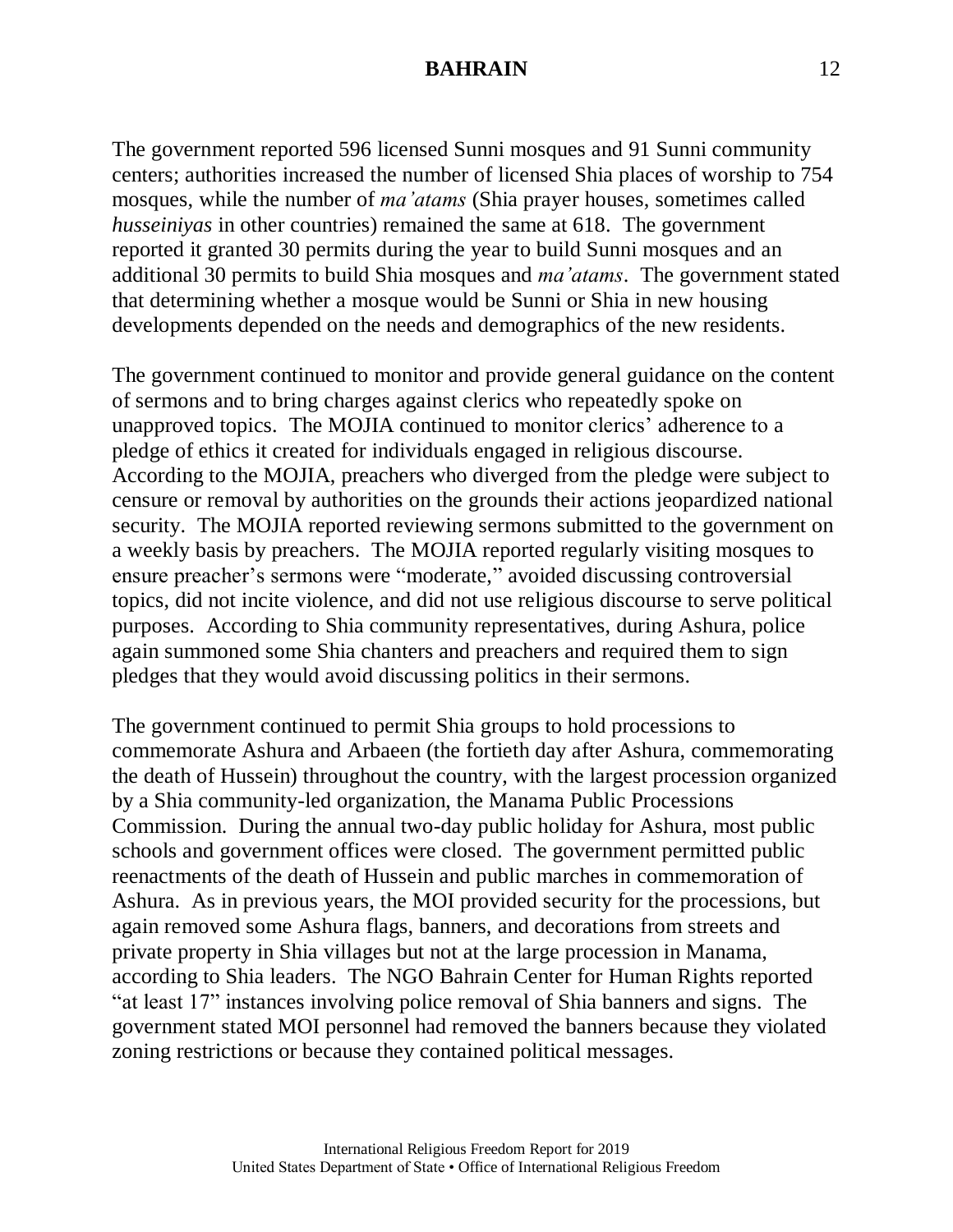According to press reporting, Minister of Interior Rashid bin Abdullah al-Khalifa met with the head of the Jaafari Waqf and other Shia leaders prior to Ashura and told them, "the organizers of the religious rituals should control situations by not allowing the exploitation of … processions for goals far from the main reason for the occasion, such as holding slogans or images of religious or political personalities or foreign groups." He reportedly said violation of MOI guidance was prohibited and would not be allowed. According to press reports, the minister stated that the role of authorities and Shia leaders was the protection of the privacy of the places of worship and to perform violation-free rituals.

On September 18, in an oral intervention at the UN Human Rights Council, an NGO representative stated, "MOI officials also play an important role in ongoing religious discrimination, arresting and detaining religious leaders and clerics during Ashura, interrupting religious processions, and harassing members of Bahrain's Shia community during prayer times."

The government continued to permit both registered and unregistered non-Muslim religious communities to maintain identifiable places of worship, hold religious gatherings, and display religious symbols. The MOI continued to provide security for large events held by religious communities, including non-Muslim ones. Security forces stated they continued to monitor religious gatherings and funerals to maintain peace and security.

According to the MOLSD's official website, 19 non-Muslim religious groups were registered with the MOLSD: the National Evangelical Church, Bahrain Malaylee Church of South India Parish, Word of Life International Church, St. Christopher's Cathedral and Awali Anglican Church, Full Gospel Church of Philadelphia, St. Mary and Anba Rewis Church (St. Mary's Indian Orthodox Cathedral), Jacobite Syrian Christian Association and St. Peter's Prayer Group (St. Peter's Jacobite Syrian Orthodox Church), St. Mary's Orthodox Syrian Church, Sacred Heart Catholic Church, The Church of Jesus Christ of Latter-day Saints, Church of Christ, Greek Orthodox Church, Pentecostal Church, Baps Shri Swaminarayan Mandir Bahrain (Hindu Temple), Indian Religious and Social Group (Hindu Temple), Spiritual Sikh Cultural and Social Group, St. Thomas Church Evangelical Church of Bahrain, Marthoma Parish, and the Anglican and Episcopal Church in Bahrain. Additionally, non-Muslim, nonregistered groups include the Baha'i, Buddhist, and Jewish communities.

Adherents of minority religious groups reported they were able to produce religious media and publications and distribute them in bookstores and churches,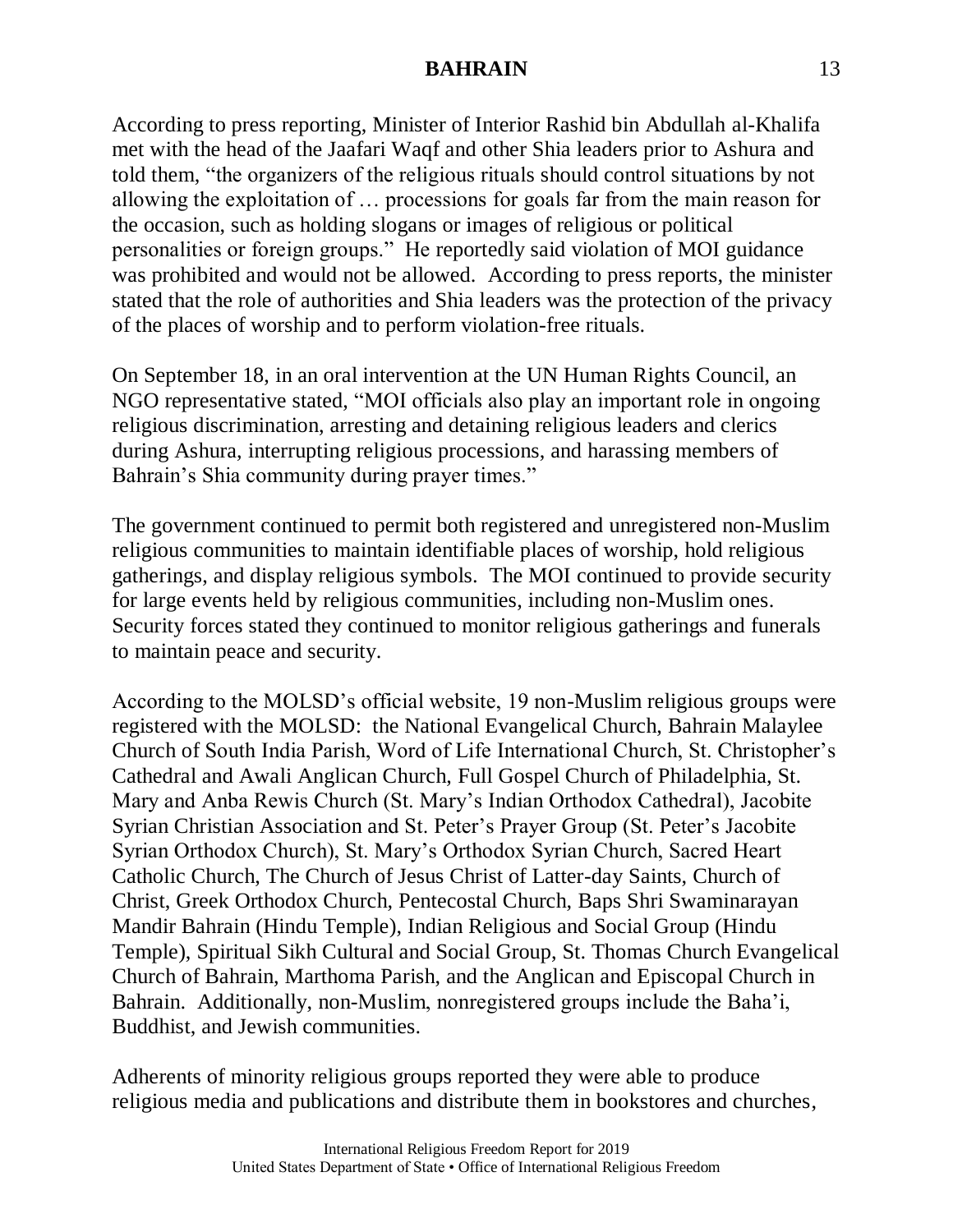although the government did not permit publications that were perceived to criticize Islam. According to non-Muslim religious groups, the government did not interfere with religious observances and encouraged tolerance for minority religious beliefs and traditions. In August the government announced that it would allow a large-scale renovation and extension of the Shri Krishna Hindu Temple in the Manama souq.

Authorities permitted some churches to build larger premises on a different location, but at year's end, these churches had not received MOLSD's final approval for the location of the new facilities. Government contacts reported that land scarcity was the reason for this delay.

There was no progress reported on the construction of a Coptic Orthodox church in Manama following the announcement in 2016 by the king that he would permit the construction of the church. Construction continued on a Catholic cathedral, intended to serve as headquarters for the Catholic Apostolic Vicariate of Northern Arabia, which was scheduled for completion by mid-2021.

In April the Al-Wifaq opposition society reported 11 Shia mosques out of 30 mosques destroyed or damaged in 2011 had not been repaired or reconstructed. Others were transformed into public parks or completely removed. The MOJIA, however, reported in 2018 it had concluded reconstruction to the extent feasible of 27 of the 30 mosques destroyed or damaged in 2011, in compliance with the recommendations of an independent fact-finding commission. NGOs stated authorities did not allow the construction of new mosques in Rifaa and *ma'atams* in Hamad Town despite numerous requests from community members.

The government-run television station continued to air Friday sermons from the country's largest Sunni mosque, Al Fateh Mosque, but not any sermons from Shia mosques.

According to the MOJ, officially registered organizers of Haj and Umrah pilgrimages needed to abide by strict rules to maintain their licenses. There were no reports by NGOs or in media of favoritism or discrimination regarding the allocation of Hajj visas to Sunni and Shia Muslims.

According to the law, Arab applicants with 15 years' residence and non-Arab applicants with 25 years' residence are eligible to apply for citizenship. The government stated that foreign residents applying for citizenship were not required to report their religious affiliation. Shia politicians and community activists,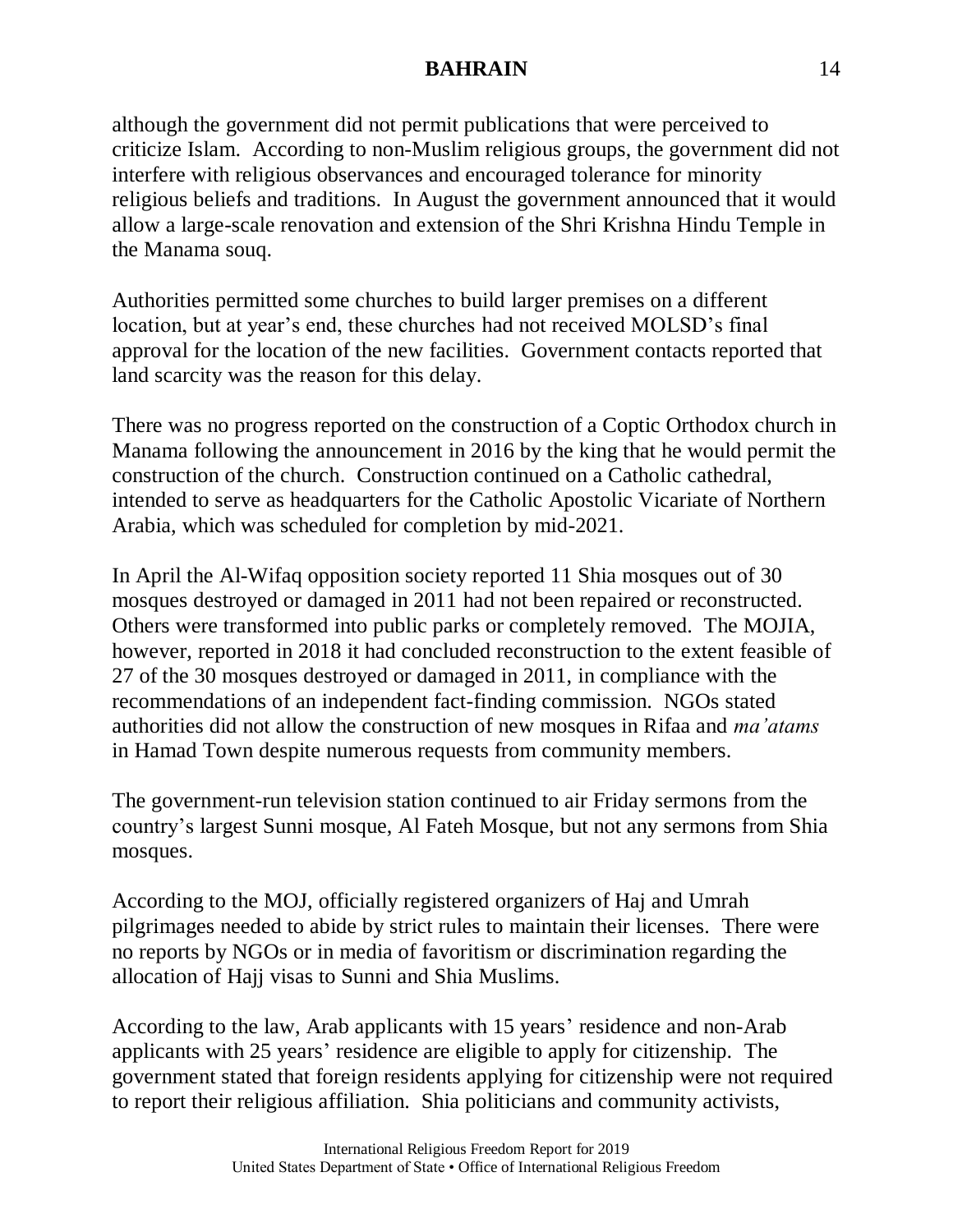however, continued to say the government's naturalization and citizenship process favored Sunni over Shia applicants. They said the government continued to recruit Sunnis from other countries to join the security forces, granted them expedited naturalization, and provided them with public housing while excluding Shia citizens from those forces. According to Shia community activists, this continued recruitment and expedited naturalization of Sunnis represented an ongoing attempt to alter the demographic balance among the country's citizens.

According to Shia leaders and community activists, the government continued to provide Sunni citizens preference for government positions, including as teachers, and especially in the managerial ranks of the civil service and military. They also said Sunnis received preference for other government-related employment, especially in the managerial ranks of state-owned businesses. They continued to report few Shia citizens served in significant posts in the defense and internal security forces. According to Shia community members, senior civil service recruitment and promotion processes continued to favor Sunni candidates. Other community members said educational, social, and municipal services in most Shia neighborhoods remained inferior to those in Sunni communities. The government stated it made efforts to support public schools in Shia and Sunni neighborhoods equally. The government repeated public assurances affirming a policy of nondiscrimination in employment, promotions, and the provision of social and educational services. The MOLSD reported it organized expositions, job fairs, professional guidance, and assistance to needy families in predominately Shia neighborhoods. The MOLSD, which has a supervisory role in implementing labor law in the civil sector, again said there were no reported cases of religious or sectarian discrimination during the year. Shia community activists again responded that they lacked confidence in the effectiveness of government institutions to address discrimination, so they did not utilize them.

Two public schools provided more thorough religious instruction for students from elementary school through high school; the remainder of their curricula was consistent with the nonreligious curriculum in other public schools. The Jaafari Institute provided religious instruction in Shia Islam. The Religious Institute provided education in Sunni Islam.

The University of Bahrain continued to offer degree programs in religious studies and Islamic jurisprudence for Shia and Sunni students. There were five registered institutes, publicly funded and overseen by the Sunni Waqf, offering religious education for Sunnis. There were several dozen *hawzas*, six of them registered and authorized by the SCIA.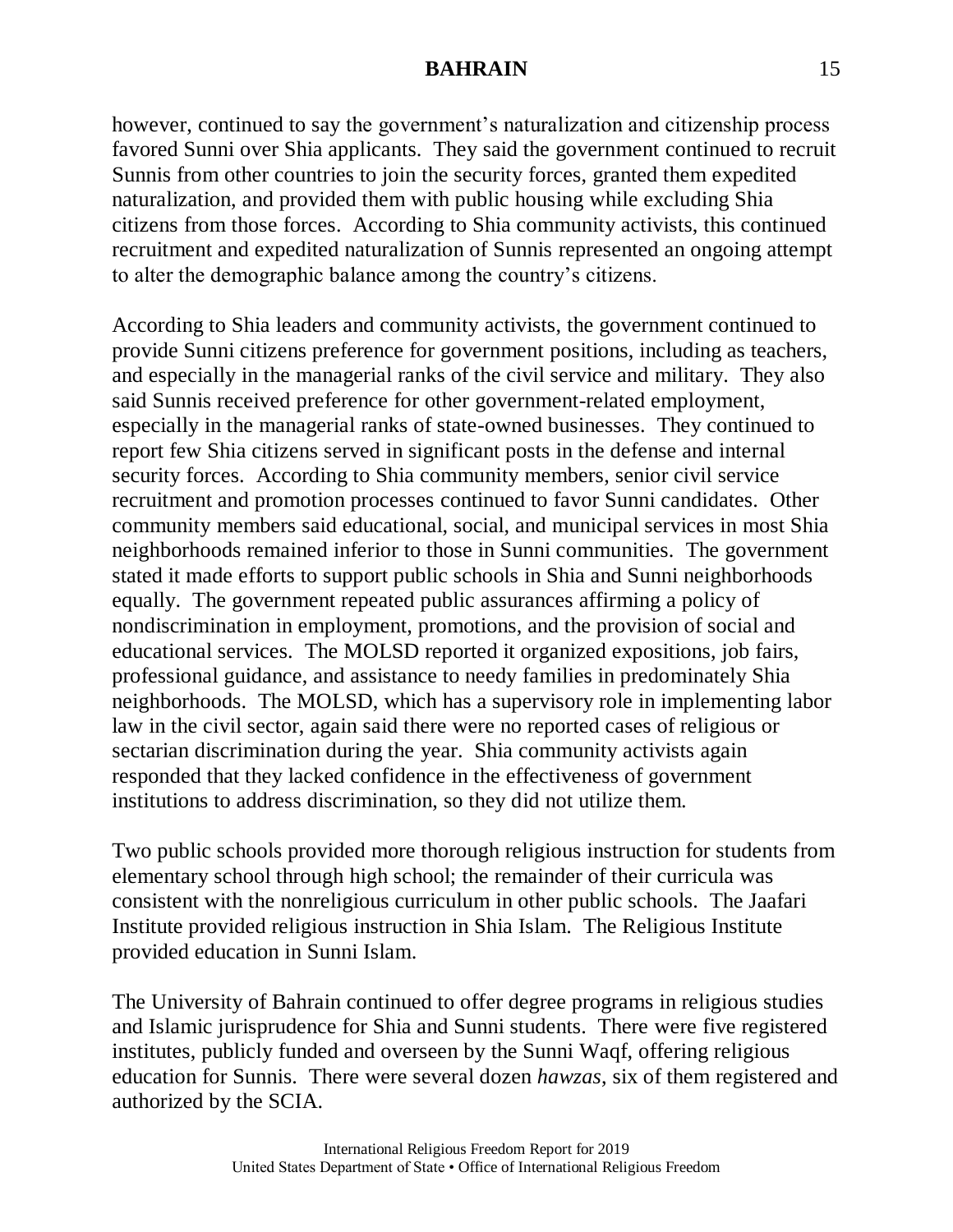Human rights activists reported continued discrimination against Shia in education. Activists said interview panels for university scholarships continued to ask about students' political views and family background with an intent to determine a history of opposition activity. The government said its scholarships remained competitive. Rights activists said many top scoring Shia applicants continued to receive scholarship offers in less lucrative or less prestigious fields. The government reported students were offered funding in particular fields based on the student's grade point average. The government reported the flagship Crown Prince International Scholarship Program (CPISP) continued to have both Shia and Sunni representation, but it again did not provide a statistical breakdown. A list of scholarship recipients' names, fields of study, and schools was published on the CPISP website. Some Shia business leaders reported that government officials had overturned decisions to deny scholarships to Shia students over concerns the decisions had been biased and did not reflect student merit. There were continued reports of the MOE's refusal to recognize the foreign degrees of some students, primarily those who studied in China. Some activists said these refusals disproportionately affected Shia students.

The government continued to impose fines ranging from 50 to 400 dinars (\$130- \$1,100) for defacing the country's passports. When announcing the fines in 2018, it stated that writing, tearing, or stamping a passport was illegal unless done by authorized immigration officials in the country or overseas. The NIHR stated the ban included any alterations by ministries, embassies, hotels, banks, or tourism agencies. Often tourism agencies, hotels, and other individuals at overseas religious sites placed stickers or wrote on the passports. Former Shia MP Ali al-Ateesh said the law targeted citizens for visiting [Shia] religious sites in Iran and Iraq, while those with unofficial markings from other destinations were not held accountable. Other MPs said the rule did not target sects, religious tours, individuals, or countries.

NGOs reported the government continued to closely monitor the collection of funds, including charity donations, by religious organizations. The NGOs said religious leaders and organizations not authorized to collect money, or whom the government believed handled the money in improper ways, were potentially subject to legal action.

In 2018 the foreign minister announced the government planned to create a position of ambassador at large for peaceful coexistence and religious freedom; the position remained vacant at year's end.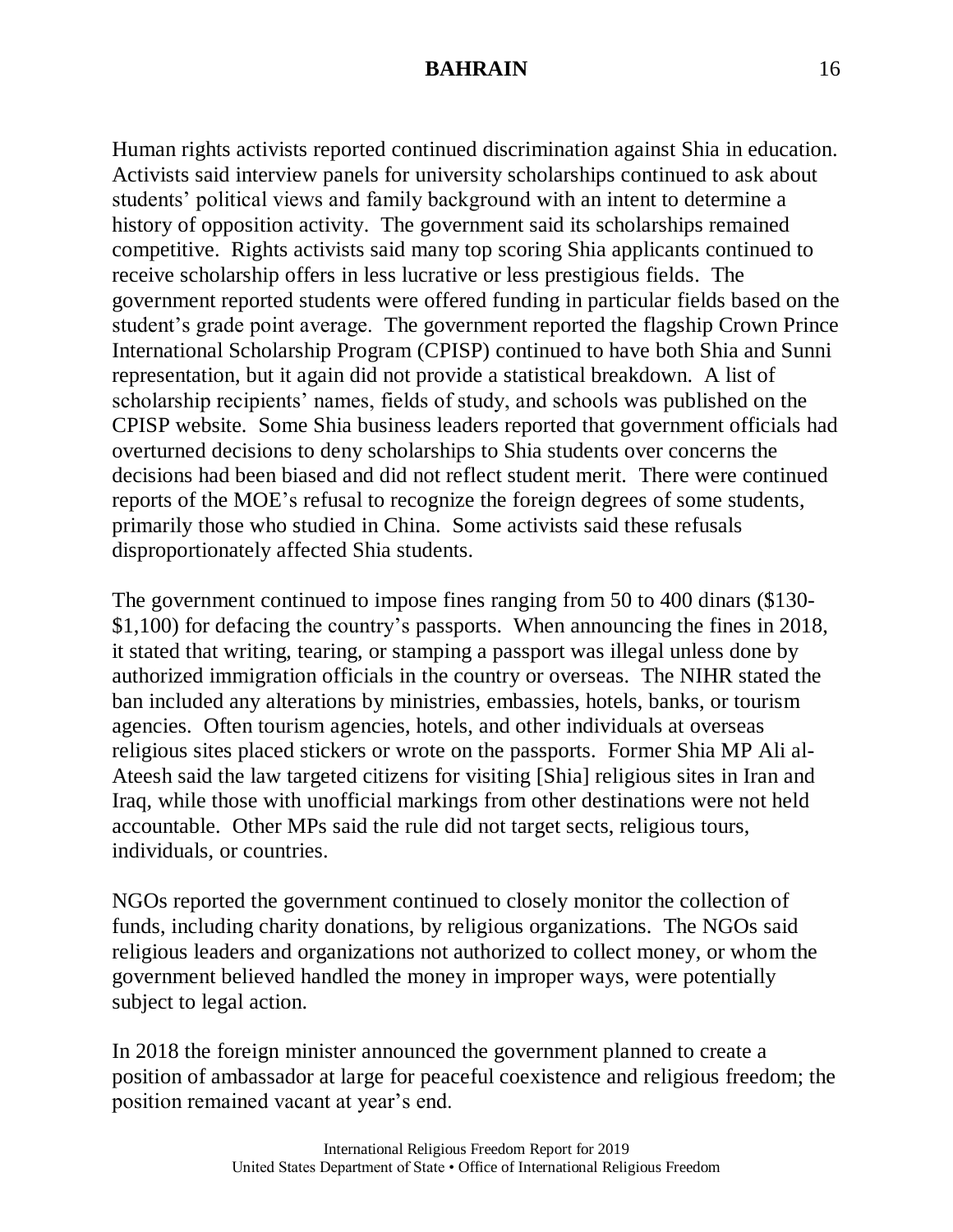Press editorials and statements from government and religious leaders emphasized the importance of religious tolerance. Representatives of the King Hamad Centre for Peaceful Coexistence, led by a Board of Trustees comprised of representatives of the country's Sunni, Shia, Christian, Catholic, Baha'i, Hindu, and Buddhist communities, met with governmental and religious groups in several countries, including the United Kingdom, France, and the United States, where they also met with government and civil society leaders. The center cohosted two roundtables on religious freedom in Manama on December 8 and 9. The December 8 roundtable was a partnership between the center and the Religious Freedom and Business Foundation. The event held the following day, entitled "The Launch of Middle East and North Africa International Religious Freedom Roundtable," was cohosted by the International Religious Freedom Roundtable, a U.S. NGO. Both events brought together representatives from a wide variety of religions, including Shia and Sunni Muslims, Coptic and evangelical Christians, Baha'is, Hindus, Sikhs, Buddhists, and Jews. At the December 9 roundtable, King Hamad Centre Chairman Dr. Shaikh Khalid bin Khalifa al-Khalifa sat next to the former Sephardic Chief Rabbi of Israel, Shlomo Amar. NGOs later said they were concerned that Manama was the venue for the conference, given "the government's longstanding refusal to respect religious freedom" and that the conference needed to be accompanied by "practical measures that prevent … sectarian-based discrimination ... including policies that deprive the country's Shiite[s] of their natural right to fully enjoy full Equal Citizenry."

Local press again featured photographs of senior government officials, including the crown prince, visiting the Diwali festivities of several prominent Hindu families throughout the country.

Christian community leaders stated they continued to search for a suitable location for a new non-Islamic cemetery. While the government continued to work with them to identify a location, they did not identify a site during the year.

According to local media and community representatives, there were cremation facilities for the Hindu community. These facilities, however, were located outdoors and in the populated area of Buhair, and were the subject of complaints over health and environmental concerns from area residents for some time. On September 6, the Southern Municipal Council announced that Hindu cremation would be handled by a specialized company in indoor crematories. The cremations would take place in the Salmabad and Awali areas, far from residential areas.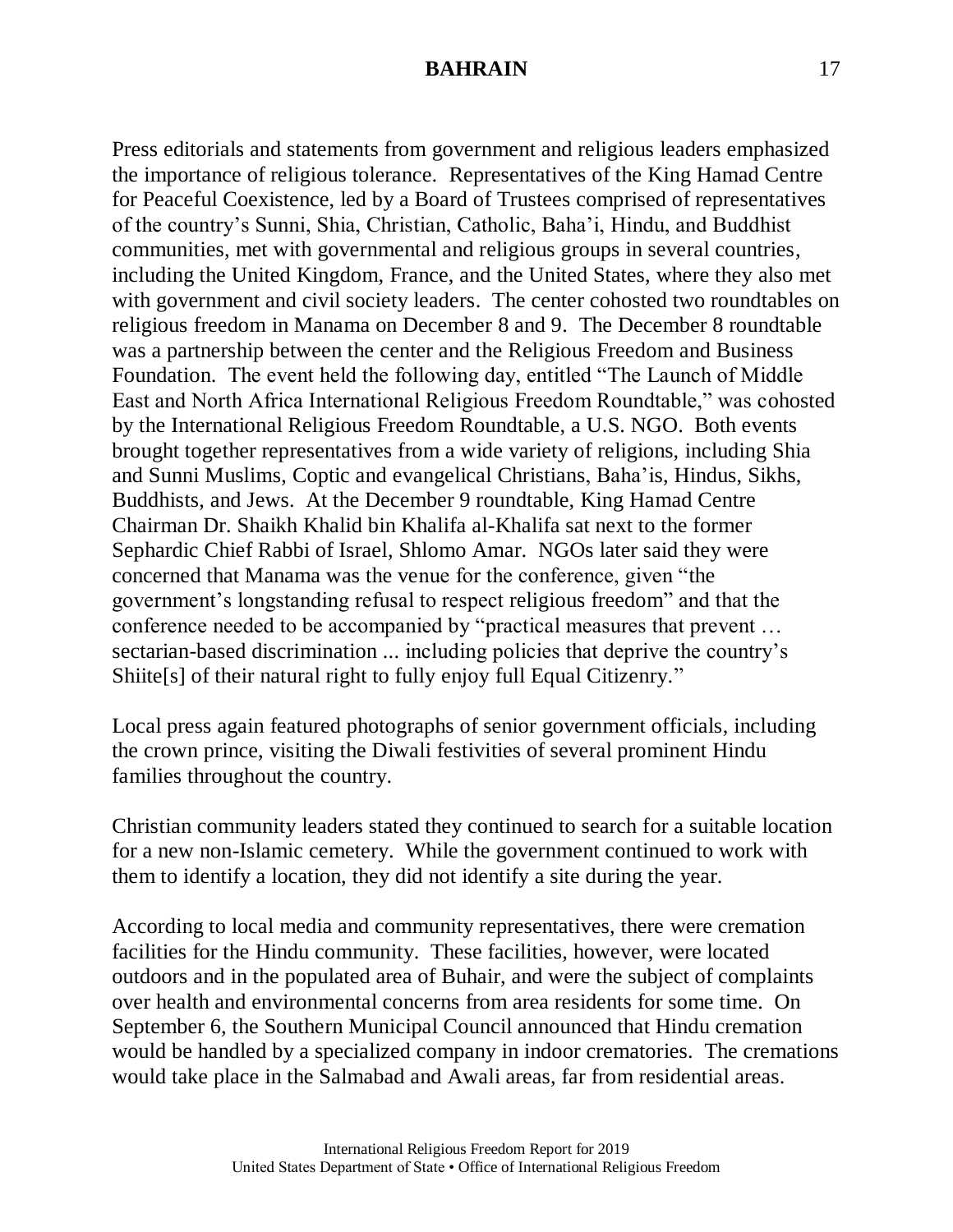# **Section III. Status of Societal Respect for Religious Freedom**

Anti-Shia and anti-Sunni commentary appeared in social media. Posts stated that former Shia leaders were "traitors" and "Iranian servants," used the hashtag "Iran Supports Sedition in Bahrain," and displayed images of prominent Shia figures Ali Salman and Isa Qassim. Anti-Sunni commentary largely focused on characterizing individuals as "apologists" for the government and sometimes went as far as calling individuals "mercenaries."

Non-Muslim religious community leaders reported there continued to be some Muslims who changed their religious affiliation, despite ongoing societal pressure not to do so, but those who did so remained unwilling to speak publicly or privately to family or associates about their conversions out of fear of harassment or discrimination.

NGOs working on civil discourse and interfaith dialogue reported regional Sunni-Shia tensions and historical political divisions continued to have an economic effect. Shia representatives stated the persistent higher unemployment rate among their community, limited prospects for upward social mobility, and the lower socioeconomic status of Shia exacerbated by ongoing private sector discrimination against them, added to the tensions between the two communities. Because religion and political affiliation were often closely linked, it was difficult to categorize these effects as being solely based on religious identity.

Several Hindu and Sikh temples operated throughout the country. The Shri Krishna Hindu Temple was reportedly more than 200 years old and was occasionally visited by high-level government officials. The country was also home to a historic, although seldom used, Jewish synagogue. There were more than one dozen Christian churches, which included a 100-year-old evangelical Christian church and an 80-year-old Catholic church. There was no registered Buddhist temple; however, some Buddhist groups met in private facilities.

Holiday foods, decorations, posters, and books continued to be widely available during major Christian and Hindu holidays, and Christmas trees and elaborate decorations remained prominent features in malls, restaurants, coffee shops, and hotels. The news media continued to print reports of non-Muslim religious holiday celebrations, including Christmas celebrations and Hindu festivals such as Diwali and Holi.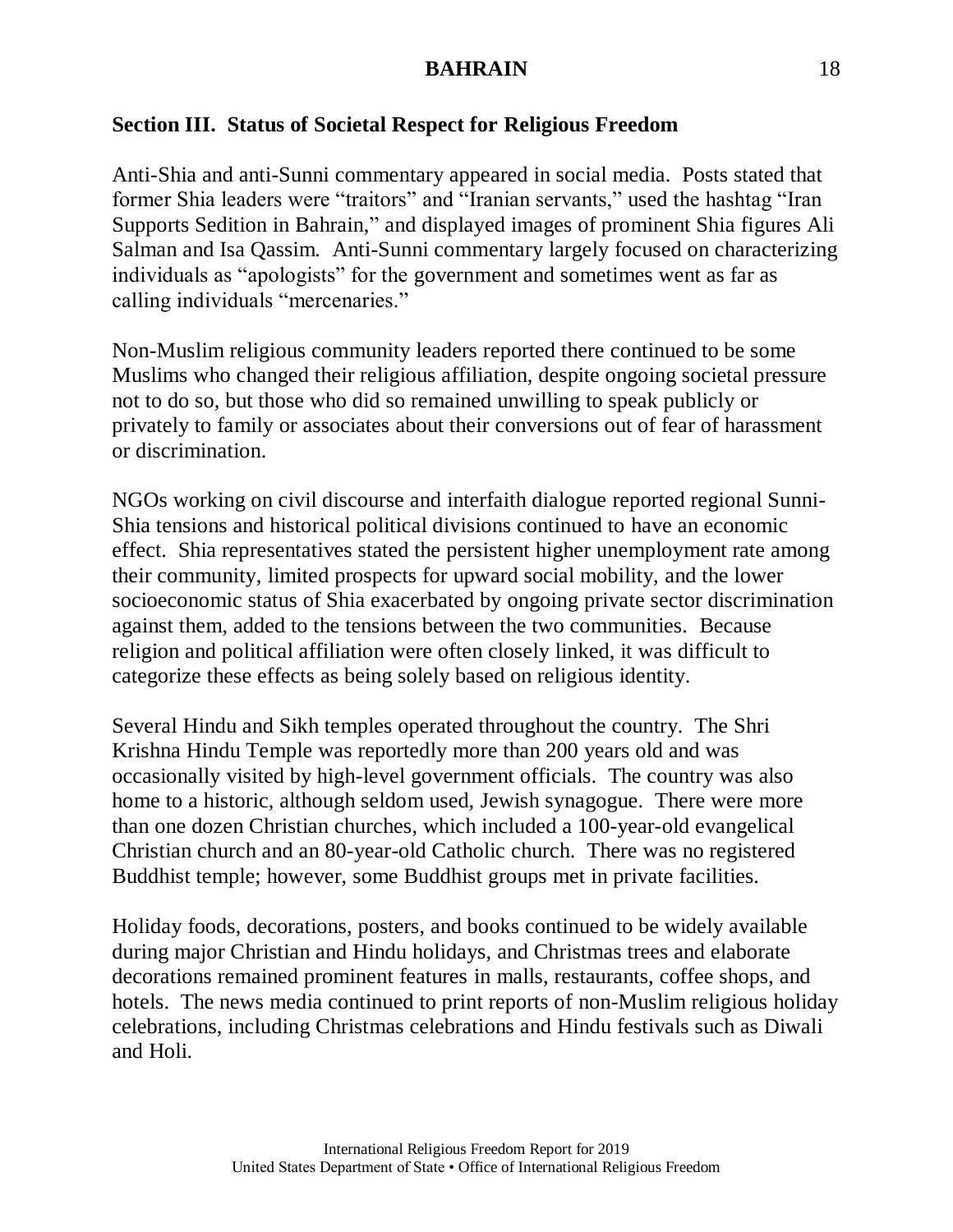According to minority religious groups, there was a high degree of tolerance within society for minority religious beliefs and traditions, although societal attitudes and behavior discouraged conversion from Islam. Local news reports during the year featured activities of minority religious communities, including announcements of changes in leadership, Muslim bands performing at Christmas festivities, and sports events organized by the Sikh community.

# **Section IV. U.S. Government Policy and Engagement**

U.S. government officials, including the Secretary of State, the Ambassador, and other embassy representatives, met with senior government officials, including the foreign minister and minister of justice and Islamic affairs, to urge respect for freedom of religion and expression, including the right of clerics and other religious leaders to speak and write freely, and to ensure full inclusion of all citizens, including members of the Shia majority, in political, social, and economic opportunities. U.S. officials both publicly and in private meetings continued to advocate for the government to pursue political reforms that would take into consideration the needs of all citizens regardless of religious affiliation. Embassy staff attended the two roundtables focusing on religious freedom in Manama on December 8 and 9 that were hosted by the King Hamad Centre for Peaceful Coexistence, which cited the July Ministerial to Advance Religious Freedom in Washington as the impetus behind these events.

The Ambassador and other embassy officials continued to meet regularly with religious leaders from a broad spectrum of faiths, representatives of NGOs, and political groups to discuss freedom of religion and freedom of expression as it related to religious practices. These exchanges included the Ambassador's meetings with Shi'a leaders during a visit to a *ma'atam* during the commemoration of Ashura in September. The Ambassador and embassy staff members visited various houses of worship and attended religious events during the year, including the observation of Ashura, Ramadan, Eid al-Fitr, Christmas, and Diwali. At these events, they discussed issues related to religious tolerance with participants and emphasized the U.S. government's commitment to religious freedom.

The embassy continued to encourage the participation of religious leaders in exchange programs in the United States designed to promote religious tolerance and a better understanding of the right to practice one's faith as a fundamental human right and source of stability. The embassy also continued to support religious freedom through its online presence. On International Religious Freedom Day, the embassy tweeted, "In honor of National Religious Freedom Day we